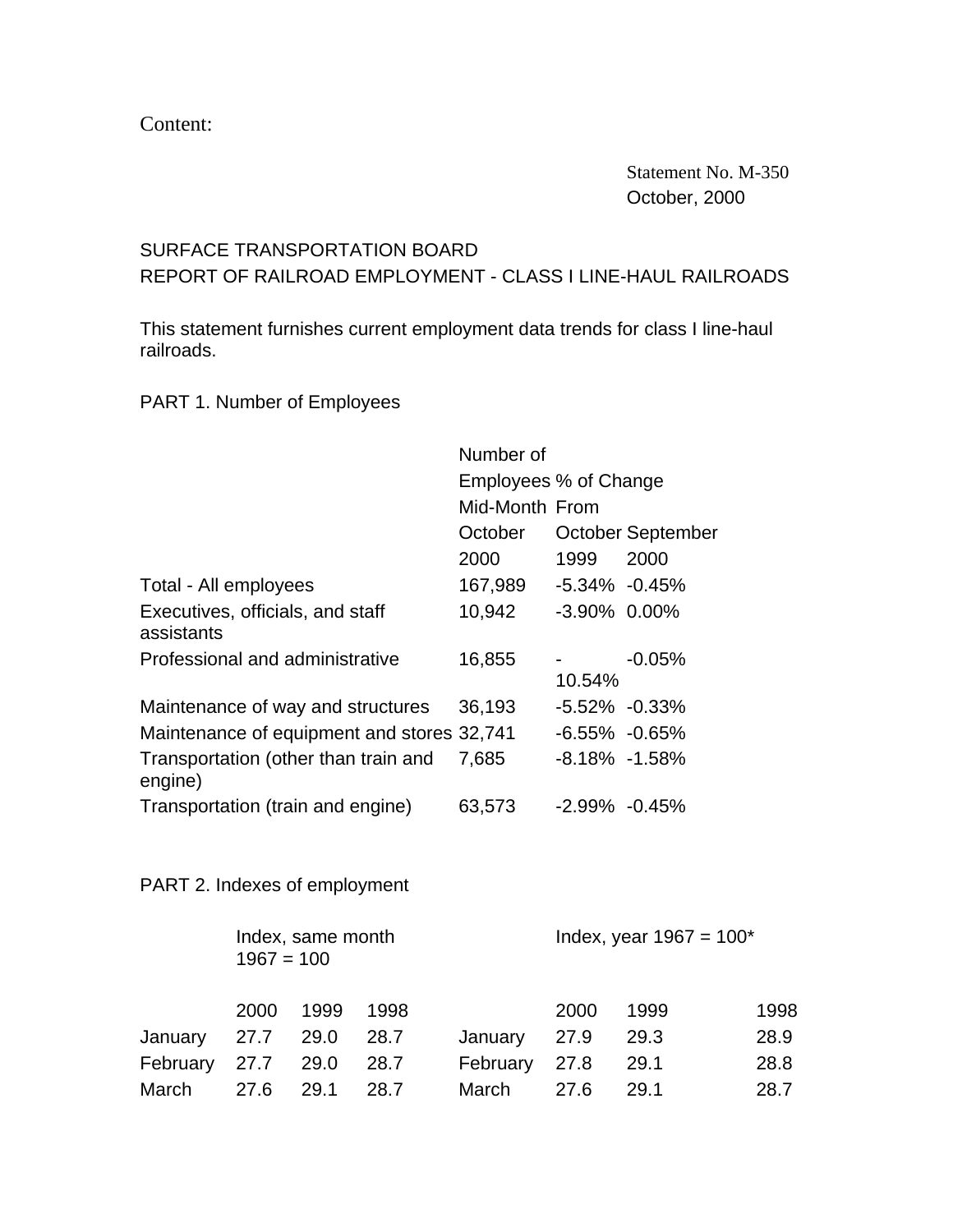| April          | 27.7 | 29.4 | 29.2 | April          | 27.8 | 29.5 | 29.2 |
|----------------|------|------|------|----------------|------|------|------|
| May            | 27.4 | 29.4 | 29.1 | May            | 27.6 | 29.6 | 29.3 |
| June           | 27.0 | 29.0 | 28.5 | June           | 27.7 | 29.7 | 29.2 |
| July           | 27.0 | 29.2 | 28.5 | July           | 27.6 | 29.9 | 29.2 |
| August         | 27.2 | 29.4 | 28.8 | August         | 27.7 | 29.9 | 29.2 |
| September 27.8 |      | 30.3 | 29.4 | September 27.7 |      | 30.1 | 29.3 |
| October        | 28.1 | 30.6 | 30.0 | October        | 27.6 | 30.0 | 29.4 |
| November 0.0   |      | 30.3 | 30.1 | November 0.0   |      | 29.6 | 29.3 |
| December 0.0   |      | 30.5 | 30.2 | December 0.0   |      | 29.5 | 29.3 |

 $*$  Average of 12 months, 1967 = 100

Source: Monthly Report of Number of Employees of Class I Railroads.

| <b>CARRIER</b> |                                             | L <sub>100</sub> | L200  | L 300 | L 400 | L500 L600 |                     | <b>TOTAL</b>                                     |
|----------------|---------------------------------------------|------------------|-------|-------|-------|-----------|---------------------|--------------------------------------------------|
| October, 2000  |                                             |                  |       |       |       |           |                     |                                                  |
| <b>BNSF</b>    | 130500                                      | 2,213            | 4,167 | 9,776 | 8,098 |           | 1,589 14,091 39,934 |                                                  |
| <b>CSX</b>     | 121500                                      | 1,294            | 4,318 | 6,724 | 6,170 |           | 2,012 14,156 34,674 |                                                  |
| <b>GTW</b>     | 114900                                      | 109              | 207   | 374   | 272   | 109       | 631                 | 1,702                                            |
| IC             | 124100                                      | 191              | 417   | 676   | 566   | 176       | 958                 | 2,984                                            |
| <b>KCS</b>     | 134500                                      | 167              | 266   | 473   | 287   | 191       | 1,151               | 2,535                                            |
| <b>NS</b>      | 117100                                      | 1,822            | 3,695 | 6,567 | 5,919 |           |                     | 2,014 12,501 32,518                              |
| SOO            | 137700                                      | 129              | 400   | 740   | 469   | 188       | 958                 | 2,884                                            |
| <b>UP</b>      | 139400                                      | 5,017            | 3,385 |       |       |           |                     | 10,863 10,960 1,406 19,127 50,758                |
| <b>TOTAL</b>   |                                             |                  |       |       |       |           |                     | 10,942 16,855 36,193 32,741 7,685 63,573 167,989 |
| <b>NRPC</b>    | 103000                                      | 1,865            | 5,135 | 3,461 | 6,691 |           | 3,584 3,936         | 24,672                                           |
|                |                                             |                  |       |       |       |           |                     |                                                  |
|                | % Change<br>October<br>September<br>October |                  |       |       |       |           |                     |                                                  |

|       | <b>2000</b> | 1999                   | 2000 | Year   | Month |
|-------|-------------|------------------------|------|--------|-------|
| L 100 |             | 10,942  11,386  10,942 |      | -3.90% | 0.00% |